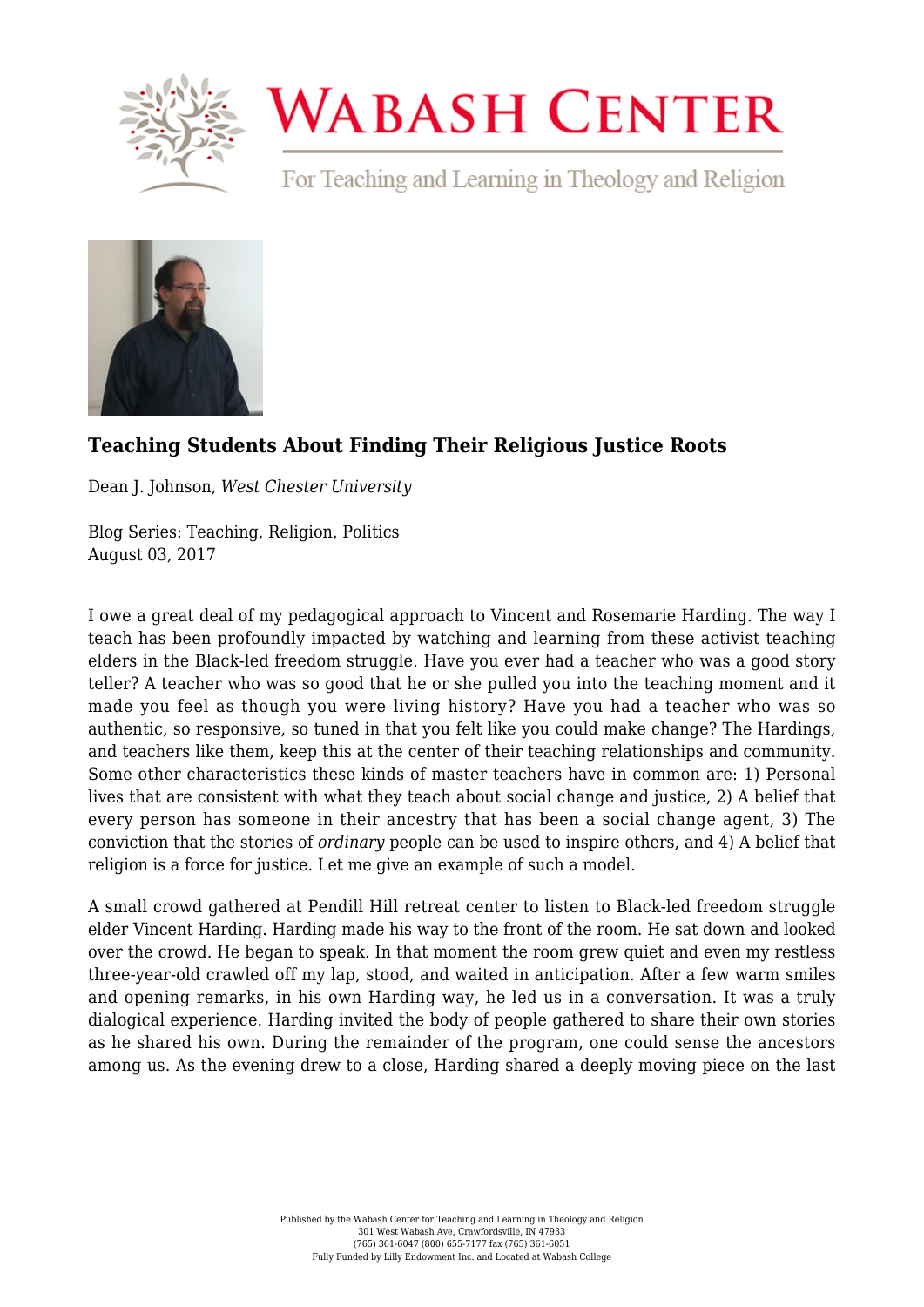time he saw Martin Luther King Jr. He told us how he and three other men had been asked by Corretta King to stand nonviolent watch over King's body as it lay in state in Atlanta. Harding drew the midnight to morning shift. He reminded us that the only people coming to pay their respects at that time of the night were either coming from work or going to work. "Martin's people." These were not celebrities or dignitaries, but the people of the movement. He tearfully talked about a nurse and man who had been to the bar before coming. As the evening closed, Harding asked sister Sonia Sanchez to do a piece of spoken word. Sanchez moved the community with a 15-minute piece she created from hearing the stories of the people present.

Sadly, this would be the last time I would hear Vincent Harding talk in public. However, the evening reflected the pedagogy created by Rosemarie and Vincent Harding, that is, circles of people listening and learning from one another. Both Vincent and Rosemarie Harding were awe-inspiring master teachers who made their students/participants understand they too were a part of movement-making and the Beloved Community. They were the kind of teachers that many of us seek to be to our students. It is these models that guide me in helping students to learn about their own justice roots.

Creating the space for students to listen and to reflect is important if we want to connect them to social justice movements. In religious studies, as well as in peace studies, one of the goals is to make students feel connected to what is taking place socially and politically. Students often come into religious studies classes looking for a place to explore the big questions about life and to learn what others think. Combining the idea of connecting students socially and politically with an opportunity to explore the big questions opens a space for students to find their religious justice roots.

Here are some exercises I use in my religious studies and peace studies classes to foster student's investment in social change while providing an opportunity to think about their religious justice roots:

- <span id="page-1-0"></span>• Students read Vincent Harding's "Do Not Grow Weary or Lose Heart" and Grace Lee Boggs' "In Person.["\[i\]](#page-2-0) Afterwards I give this prompt: Each of us finds inspiration for how we want to live our lives. Many of us have an understanding of what it means to stand up for what is right or just. Places of inspiration can be family (or family-like) legacies. Students may choose to write a paper about someone in their family that inspires them to be a just person. The student should clearly identify the person in their family (or someone they would consider like family) that inspires his or her life. What did they do? How did you learn about this person? How does the person relate to your sense of social justice and what is right? How does this relate to what the authors had to say in their articles?
- <span id="page-1-1"></span>Students read Rosemarie Freeney Harding and Rachel E. Harding's book *Remnants A Memoir of Spirit, Activism, and Mothering* over the course of the semester.[\[ii\]](#page-2-1) About every two weeks there are small group discussions about the readings in class. Students are prompted to discuss their understanding of the readings, but they are also asked how the readings relate to religion, politics, community, family, and justice. The book is